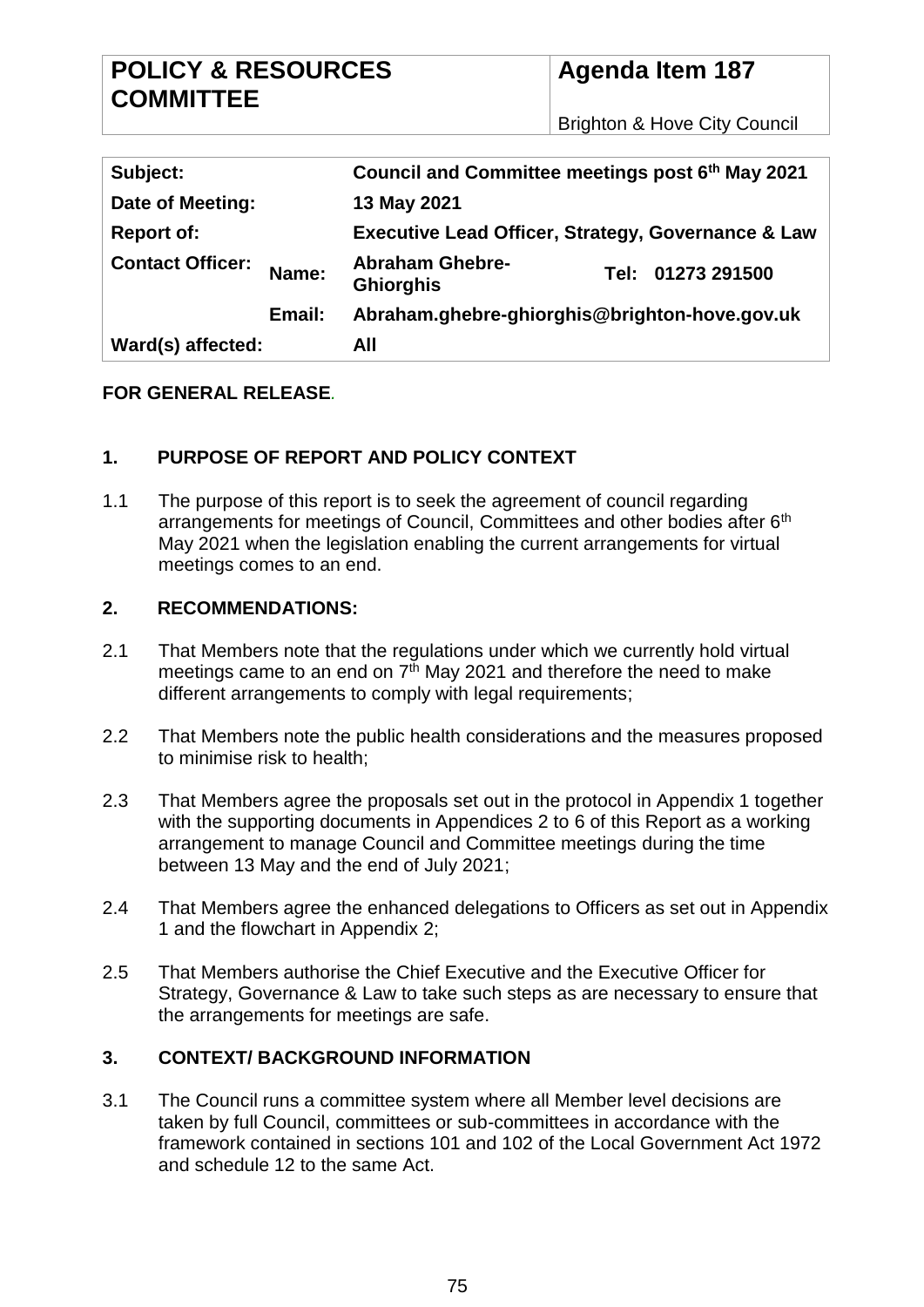- 3.2 Paragraph 39 (1) of the Schedule 12 to the 1972 Act provides: "…all questions coming or arising before a local authority shall be decided by a majority of the members of the authority *present and voting* thereon at a meeting of the authority." (Emphasis supplied). This has generally been interpreted to mean Members have to attend meetings in person if they are to be able to vote.
- 3.3 Following the outbreak of the Covid-19 pandemic, the Government introduced legislation under the Coronavirus Act 2020 in the form of the **Local Authorities and Police and Crime Panels (Coronavirus) (Flexibility of Local Authority and Police and Crime Panel Meetings) (England and Wales) (Amendment) Regulations 2020** ('the Regulations'). The Regulations authorised local authorities to hold "virtual" meetings of the Council and its committees, providing members are able to follow the proceedings and the public are able to hear, and if possible, view the proceedings.
- 3.4 The Regulations expire on  $7<sup>th</sup>$  May 2021 and, in the absence of a new legislation to extend the Regulations, the Council will have to run its meetings in accordance with the law as it existed before the current enabling provisions were introduced, i.e. by ensuring that members attend meetings in person rather than remotely.
- 3.5 The LGA and many local authorities, including Brighton & Hove City Council, have been lobbying the Government to introduce legislation extending the current arrangements beyond 6<sup>th</sup> May. This has included a joint letter from leaders of all political groups in the council. However, in the government's view, that will require primary legislation and there was no time available before the  $6<sup>th</sup>$ May in the parliamentary programme.
- 3.6 On 25 March 2021, Luke Hall, MP, Minister of State for Regional Growth and Local Government wrote to leaders of local authorities confirming that the government will not be introducing legislation extending the current regulations.
- 3.7 In addition, the government has issued updated guidance on use of Council buildings, including guidance on meetings. Some of the key recommendations are:
	- For authorities with an executive system, use of Leader or Executive Member individual decision-making as a preference
	- Recommending delegation to Officers
	- For local authorities with no local elections, to bringing forward the date of annual Council to take place before 7<sup>th</sup> May
	- To provide facilities for the public to follow meetings remotely, to minimise need for in-person attendance
	- To conduct meetings by taking necessary precautions, including wearing of face cover, social distancing, sanitisation facilities.

The guidance was updated to take account of the recent court case and may accessed on the following link: [Guidance on local authority meetings](https://www.gov.uk/government/publications/covid-19-guidance-for-the-safe-use-of-council-buildings/covid-19-guidance-for-the-safe-use-of-council-buildings)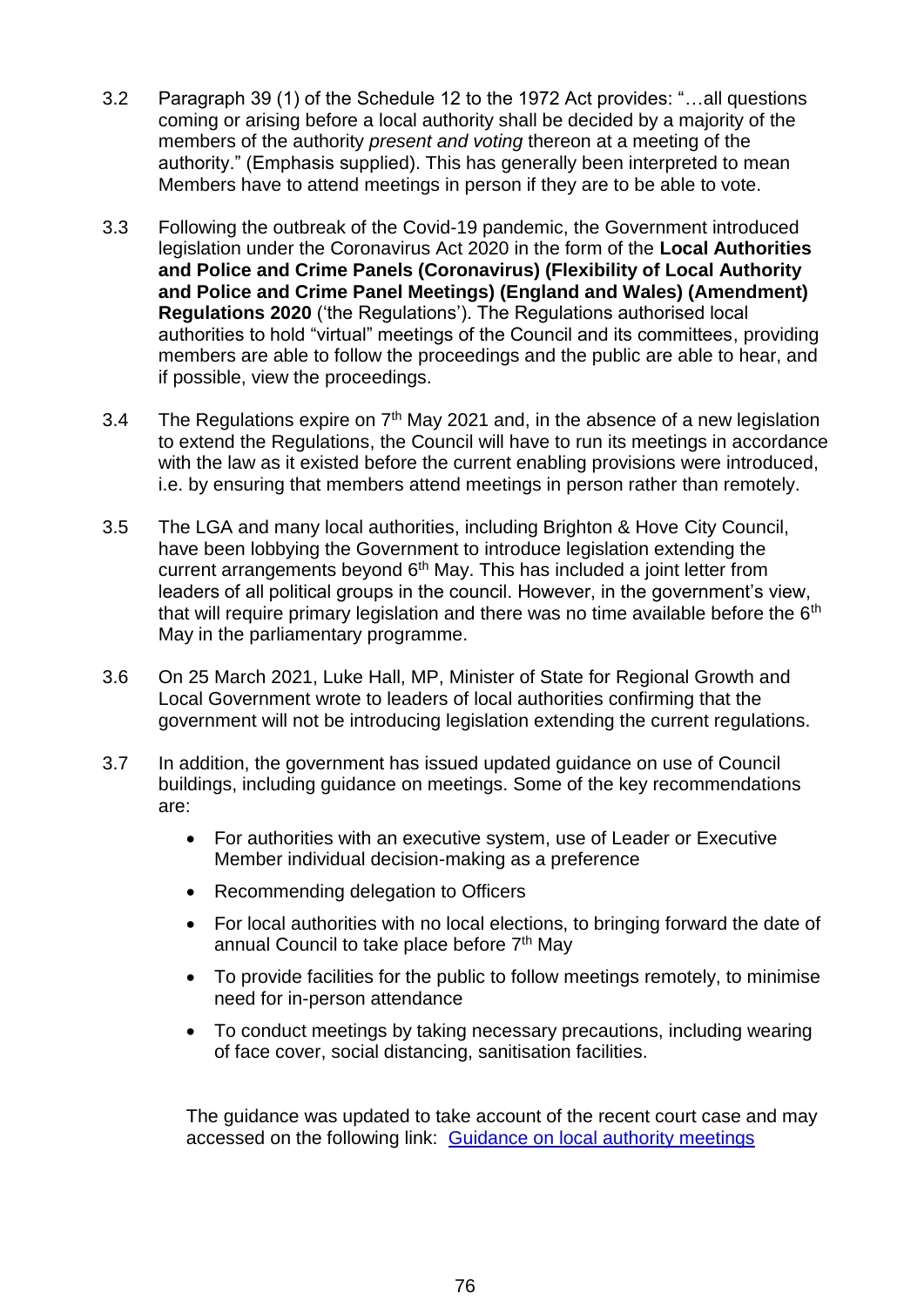- 3.8 There was a court case brought by the Local Government Group (representing local authority lawyers) the Association of Democratic Services Officers and one local authority (Hertfordshire CC) applying for a declaration from the High Court to the effect that the Local Government Act 1972 does not require attendance in person and virtual attendance counts as "attendance" for the purposes of the Act. The case was herd on Wednesday 21<sup>st</sup> April and the High Court ruled that attendance at meetings have to be in person to comply with the 1972 Act. The court also confirmed subsequently in a follow up judgement that the public have to be granted access to local authority meetings in person and virtual attendance by the public does not comply with the 1972 Act.
- 3.9 Given the above. most local authorities are making their plans to introduce revised arrangements. As most authorities have an executive (or 'cabinet') system, they are not as affected as those, like Brighton & Hove, who run a committee system. This is because, in an executive system, the Leader and any Executive Member can make decisions on their own - and do not need to convene a meeting. In these cases, executive functions constitute the overwhelming majority of council functions and therefore, the total impact of the changes on council business is significantly less for authorities with an executive system than in authorities with a committee system
- 3.10 We have checked what other local authorities are doing. These differ and include:
	- returning back to the pre-Covid arrangements with all meetings held in person (physically;)
	- delegating all non-executive functions to officers after consultation with the Chair;
	- changing executive arrangements so that what was transacted by Cabinet is done by the Leader alone;
	- allowing a hybrid meeting where some members attend a physical meeting and can vote whereas others join virtually with the Chair's agreement but can't vote;
	- adopting voluntary "pared down" meetings where members agree voluntarily to reduce the number of members to attending to what is necessary to meet a quorum with the seats allocated proportionately;
	- hiring bigger venues or delegating powers to officers to do so;
	- restricting attendance of the press and the public; and
	- designating absence due to the arrangements as being authorised absence for the purposes of section 85 of the Local Government Actv1972 (member who fails to attend meetings for 6 months ceases to be a Member.)
- 3.11 Given the uncertainties, and to ensure measures are appropriate to Brighton & Hove, Officers obtained advice from Leading Counsel. His advice was that unless there is a change in legislation or the application for a declaration from the High Court is successful, the Council's options are limited to:
	- a. Introducing a pared down meeting arrangement, where Members agree a reduced number of members to attend meetings;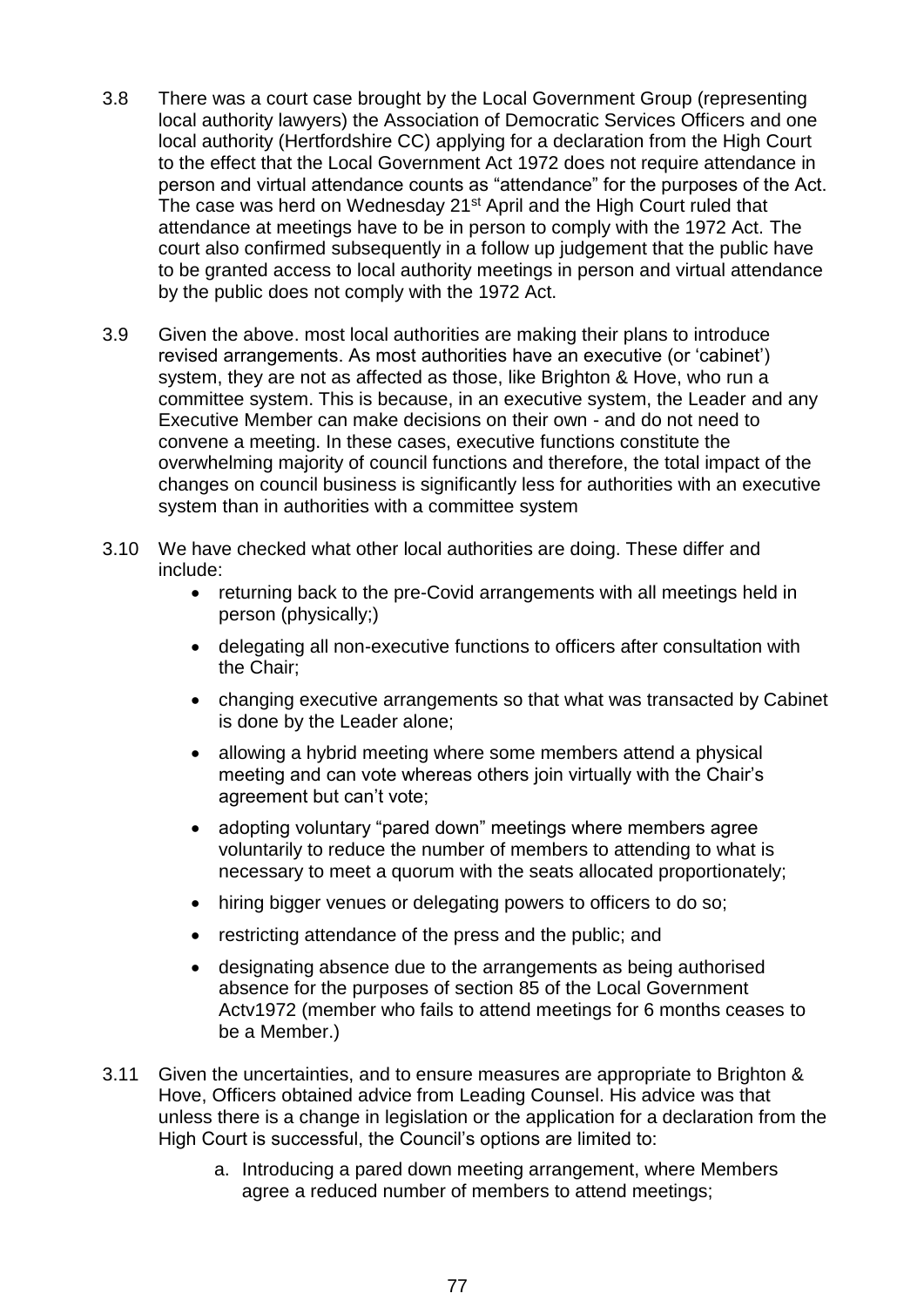- b. Delegating powers to Officers to make decisions after consulting the Chair or Group spokespersons; but the delegation has to be unfettered - and not be required to be exercised in accordance with the wishes of the groups.
- 3.12 In Counsel's view, Hybrid meetings where some members attend remotely, even if they are not voting, is unlawful. Counsel also advised that a virtual advisory committee or panel whereby members meet virtually but, instead of making decisions, make recommendations to an officer who holds the legal decisionmaking power is not lawful. We are not clear what external advice, if any, other authorities have received.
- 3.13 Given the need to return to some form of physical meeting, a group of Officers from IT&D, Legal Services, Democratic Service, Premises, Health & Safety and Public Health have been working to find arrangements that would enable the Council decision-making process to continue to operate in a Covid-safe way. These took into account the legal position, advice from Health & Safety and Public Health as well as comments from Members. Although, on current projections, the situation with the pandemic is expected to improve with vaccination, it is not clear whether there will have been sufficient improvement before May and there may, of course, be a possible deterioration as the easing of the lockdown starts to take effect.
- 3.14 The proposals from the working groups are set out in the draft protocol in Appendix 1 to this report and the supporting appendices that follow. The arrangements are intended to cover only the period between 13 May (when we have the first P&R meeting after 7 May) and 15 July when we have full Council meeting.) This is a total of 15 meetings over a period of 9 weeks. A list of the meetings scheduled for that period is set out in Appendix 5. There is a meeting of the Health & Wellbeing Board scheduled for 27<sup>th</sup> July, but we have not decided the arrangements for this as it requires consultation with the CCG and other member organisations. There are no regular meetings planned during the summer recess with the next meeting being on 7<sup>th</sup> September. We will have a clearer picture in July as to what measures, if any, we will need to put in place for meetings from September onwards. These measures are only designed as an interim facility. Any subsequent changes would be subject to a further consideration by members before the end of the period covered by these proposals.
- 3.15 Government guidance recommends greater use of officer delegated powers in order to minimise the need for in-person meetings. The proposals in the appendices have been drawn up to reflect the continued desire for member oversight and scrutiny, and to reflect the preferred committee decision-making system in Brighton & Hove. The proposals are designed to facilitate a version of in-person decision making to ensure member oversight, while minimising risk in accordance with public health advice and ensuring officer delegated powers are still used proportionately.
- 3.16 The proposals reflect advice from Public Health and Corporate Health and Safety as well as corporate guidance on ways of working. These are set out below under Public Health Implications. In summary the response of Public Health is that the risk of Covid-19 infection will be reduced if options are sought that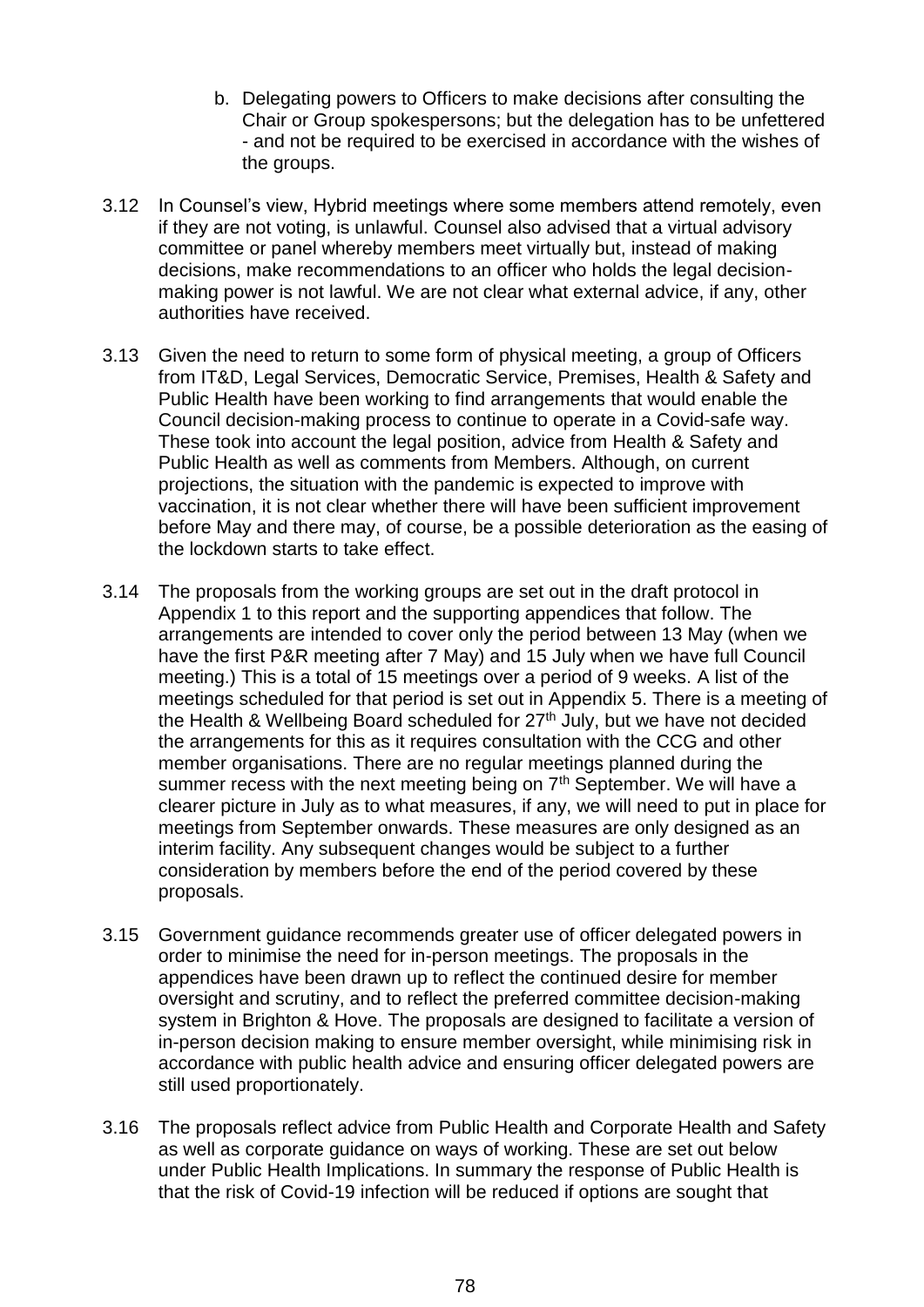reduce the number of people present, and minimise the duration of time people are spending in a larger group indoors, maximising physical distancing, wearing masks, enhanced cleaning regimes and requiring LFD testing. Both the public health of members, officers and members of the press/public is taken into consideration as part of the proposals in Appendix 1.

3.17 A full risk assessment and equalities impact assessment of changes in the draft protocol has been undertaken and a summary of the assessment is attached as Appendix 7 together with the Equalities Impact Assessment, which is attached as Appendix 8. The risk assessment is even more relevant now given the result of a survey of Health & Safety reps published by the TUC. [https://www.tuc.org.uk/news/workplace-safety-representatives-sound-alarm](https://www.tuc.org.uk/news/workplace-safety-representatives-sound-alarm-survey-reveals-widespread-covid-secure-failures-0)[survey-reveals-widespread-covid-secure-failures-0](https://www.tuc.org.uk/news/workplace-safety-representatives-sound-alarm-survey-reveals-widespread-covid-secure-failures-0)

According to the report, almost one in ten (9 per cent) said their employer had not carried out a risk assessment, while 17 per cent said they did not know whether a risk assessment had taken place. Of those who said their employers had carried out a risk assessment, more than a fifth (23 per cent) said they felt the risk assessments were inadequate.

### 3.17. **Arrangements for Licensing Panels**

Where Licensing Panels are held in accordance with the Licensing Act 2003, they are not subject to the requirement in the Local Government Act 1972 to hold meetings in person. It is therefore proposed that, until otherwise decided, these panels will continue to meet in person where that is allowed.

There are six Licensing Panels scheduled for May 2021 and therefore, in order to align with the Council's aim of minimising the number of in person meetings to those that are required by law, it is proposed that the Panels continue to take place virtually for this period. Arrangements are in place to ensure the live webcasting of the proceedings as well as specific invites for the press and parties to the Hearing and the ability to enable computer access to those making representation at HTH if they do not have internet access.

Licensing Panels dealing with licensing matters under other legislation will be subject to the same rules as other committees and sub-committees.

## **4. ANALYSIS & CONSIDERATION OF ANY ALTERNATIVE OPTIONS**

4.1 Officers considered the option of hybrid meetings or returning to normal physical meetings in full for all meetings. However, these were either unlawful or pose significant health and safety concerns. We will however monitor the situation and if there is change in the law or better practice from elsewhere, we will effect modifications to the proposed arrangement, seeking member agreement as necessary.

## **5. COMMUNITY ENGAGEMENT & CONSULTATION**

5.1. Given the short timescales, it has not been possible to consult with the local community.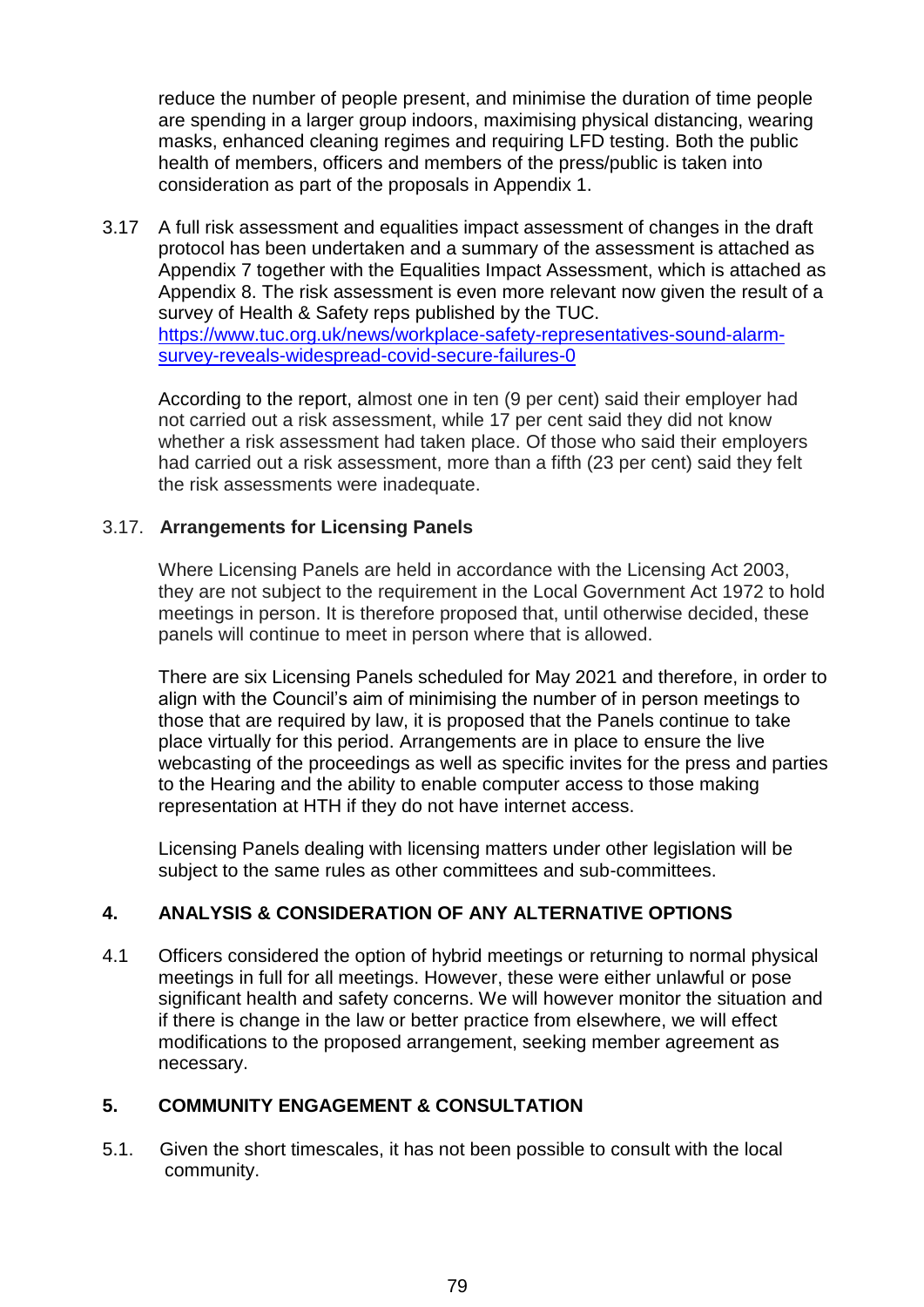# **6. CONCLUSION**

6.1 The proposals summarised in Appendix 1 to the report provide a safe and proportionate way to proceed and are in line with external legal advice.

# **7. FINANCIAL & OTHER IMPLICATIONS:**

### Financial Implications:

7.1 Some of the measures such as hand sanitation, supply of masks and security will involve additional costs, but this is not quantified at this stage. It is expected that these costs will be covered by the ways of working budget which covers Covid-19 related arrangements for Council Offices

### Legal Implications:

7.2 The legal implications are set out in the body of the report. As and when there are developments at national level either in term of legislation or caselaw, we will review them and take any steps necessary to make our arrangements compliant with legal requirements.

*Lawyer Consulted: Abraham Ghebre-Ghiorghis Date: 23/03.2021.*

## Equalities Implications:

7.3 A high-level assessment of equalities implication has been undertaken. Some members of the community with mobility or other special needs may prefer to be able to access the meeting remotely. The subtitle system in Teams has enabled those who are hard of hearing and deaf to participate. Virtual meetings have also enabled greater participation in some meetings. A combination of webcasting and access to Teams for those presenting questions, petitions and deputations as well as some access to the meeting venue in special cases is included in the planning. The situation will be monitored on an ongoing basis and reasonable adjustments made.

## Sustainability Implications:

7.4 The return to physical meeting will involve more travelling and therefore increased emissions. The full impact is difficult to gauge and will be part of the assessment for the longer-term arrangements.

Brexit Implications:

7.5 None

Public Health Implications:

- 7.6 **Advice on minimising risk of Covid with face to face council meetings:**  The risk of Covid 19 infection will be reduced for all those attending council committee meetings by
	- Reducing the total number of people present
	- Requiring LFD testing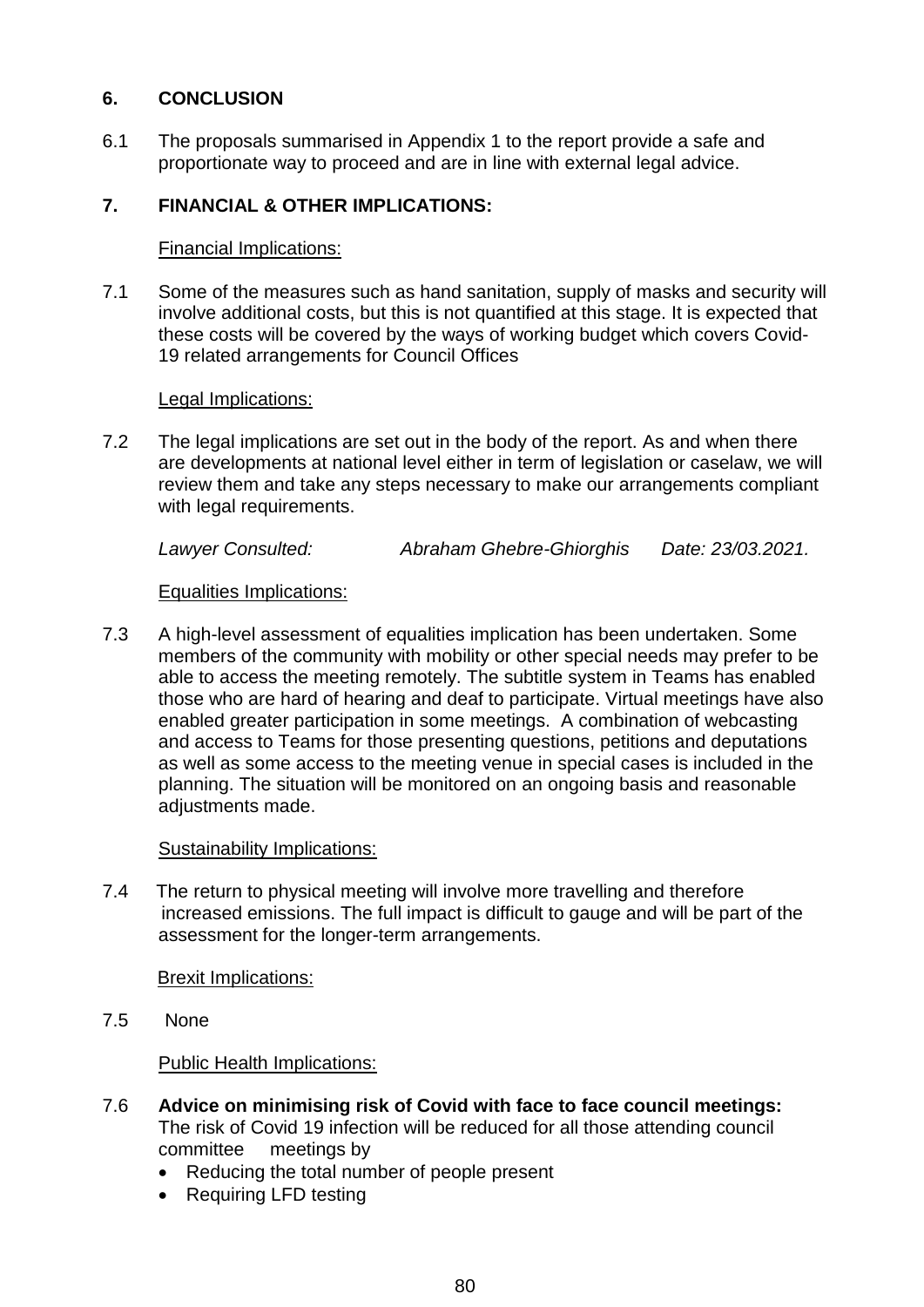- Reducing the duration of contact with others (i.e. length of meeting)
- Maximising the physical distance between all those attending the meeting (at least 2m and implement one way systems)
- Maximising fresh air ventilation by a combination of opening the doors and putting the ventilation system at a sufficiently high level to ensure effective ventilation.
- Safe positioning of seating (side by side rather than face to face reduces risk of infection spread)
- Wearing a face mask to an approved standard (all those present who are able to wear Type iiR Surgical Face Mask)
- Ensuring enhanced cleaning regimes in the Council Committee rooms

### 7.7 **current situation in the city – case rates and vaccination (if useful)**

In mid-March infection rates in the city reduced to a low of 25 /100,000 population. Schools have now re-opened, and more mixing is occurring as the city starts to open up. Last week we saw cases increase again by a third in the city. We are starting to see the benefits of vaccination for those over 60 in terms of less infection and hospital admissions, but it will be some months before all those over 50 and in our national priority groups have been vaccinated twice. Until that time and when local infection rates are low for all age groups minimising risks of infection in the workplace and public spaces through the city should be a priority to reduce the risk of serious illness and death. The risk from the more infectious new variants in circulation should not be underestimated.

#### 7.8 **corporate guidance on ways of working and working from home**

In line with the Government's Covid roadmap, senior council officers will review the policy that staff work from home wherever possible no earlier than  $21<sup>st</sup>$  June 2021. Any changes to the capacity of our offices will not take place until September at the earliest. This provides officers with the time needed to assess any new government advice before planning and implementing changes to the workplace. Existing restrictions include physical distancing, enhanced cleaning regimes, and a risk assessed approach for determining who can safely work from our office. Staff should only be working from our offices if they:

- Deliver a service that cannot be provided from home
- Need to use specialist equipment or software that can't be provided at home

There are also cases where staff may need to work from a council building for one of the following reasons:

- Working from home adversely affects their mental or physical health
- There is no adequate space available to work from home
- Working from home causes financial difficulties.

In these cases, a risk assessment must be completed by the staff member's line manager to protect the health and wellbeing of the staff member and their colleagues. The risk assessment will help staff balance the risk of staying at home with the risk of coming into the office, where they may be in the same space as people from outside of their household.